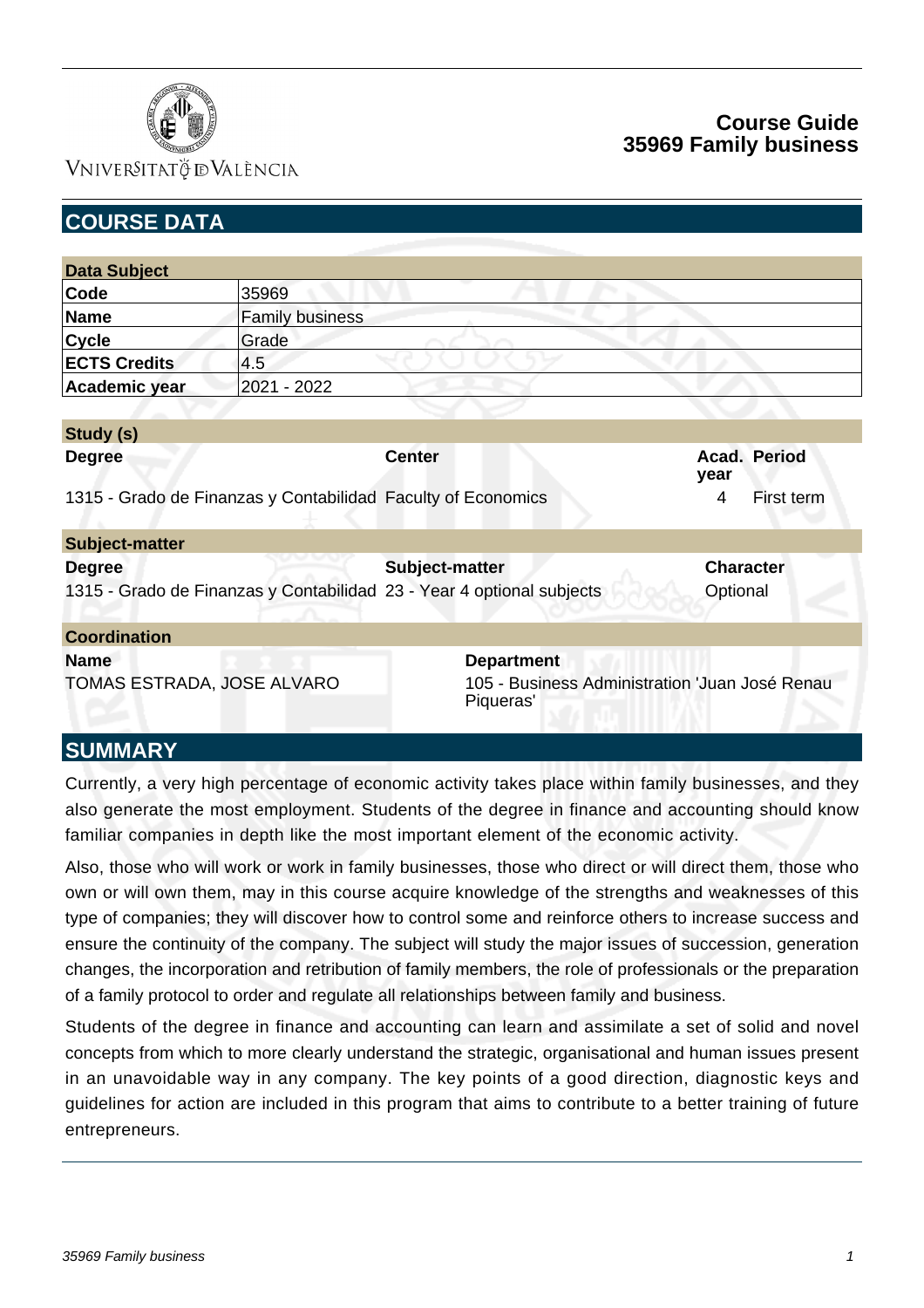

## **Course Guide 35969 Family business**

VNIVERSITATÖ IDVALÈNCIA

# **PREVIOUS KNOWLEDGE**

### **Relationship to other subjects of the same degree**

There are no specified enrollment restrictions with other subjects of the curriculum.

#### **Other requirements**

Being a global subject, it is necessary that students have knowledge of Fundamentals of business management, Strategic management, Civil law, Commercial law, Tax system and Labour law.

## **OUTCOMES**

#### **1315 - Grado de Finanzas y Contabilidad**

- Conocer las peculiaridades de las empresas familiares y su impacto sobre la dirección de la empresa.
- Conocer la legislación que afecta a la empresas familiares.
- Adquirir las habilidades necesarias para determinar el momento más oportuno así como el proceso familiar y empresarial más apropiados para poner en marcha los diversos órganos de gobierno, políticas y normas de funcionamiento interno de la familia y de la empresa.
- To know the perception of family businesses of the different sources to raise financing.
- Identify the strengths and weaknesses of a family business
- Identify the most frequent sources of conflict in a family business and know how to start the process of developing a protocol.
- Find out how current legislation affects the operation of family businesses

## **WORKLOAD**

| <b>ACTIVITY</b>                      | <b>Hours</b> | % To be attended |
|--------------------------------------|--------------|------------------|
| Theory classes                       | 30,00        | 100              |
| Classroom practices                  | 15,00        | 100              |
| Development of group work            | 24,00        |                  |
| Preparation of evaluation activities | 30,00        |                  |
| Preparing lectures                   | 13,50        |                  |
| <b>TOTAL</b>                         | 112,50       |                  |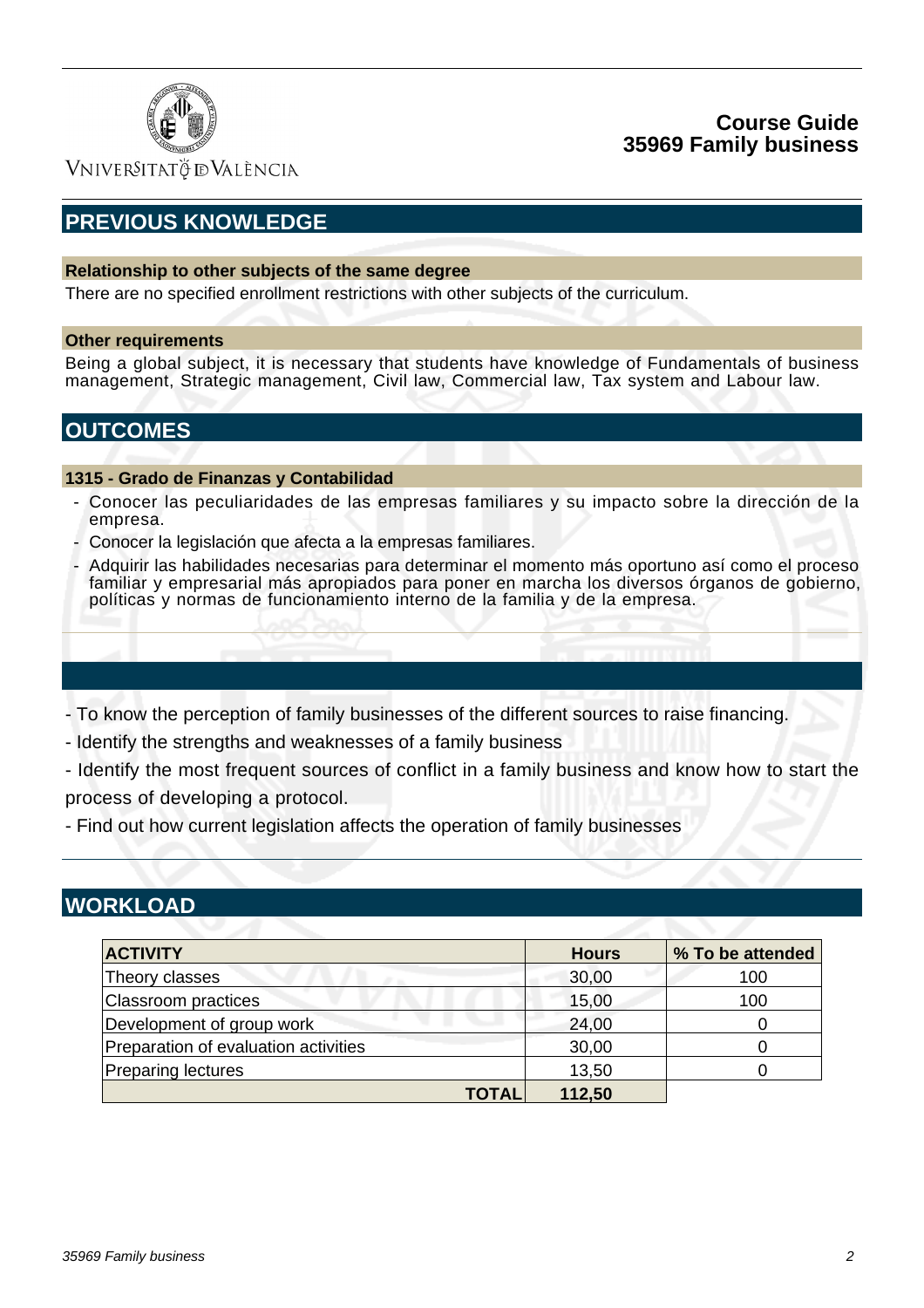

VNIVERSITATÖ ID VALÈNCIA

# **TEACHING METHODOLOGY**

To achieve the proposed objectives, a combination of theory and practical classes will be used.

**Theory classes** will be developed through master classes, which will be supported in the reference manuals that we will later indicate and in the class explanations. Thus, the study material of each of the topics will be composed of the class notes plus the book chapters indicated by the teacher.

**Practical classes** aim to bring students closer to reality and facilitate the implementation of the theory knowledge acquired and the development of skills and abilities. To achieve this, a combination of methodologies might be used, including: the resolution of cases, conferences given by businessmen and professionals working in the FB, attendance to seminars and visits to companies.

Through this methodology the subject aims to transfer to students a faithful vision of reality and a set of knowledge, skills and competencies of undoubted and immediate practical application.

## **EVALUATION**

The evaluation of the subject consists of two parts:

a) **Exam.** 60% of the final grade corresponds to the grade obtained in a written exam that may include theoretical-practical questions, theoretical development questions and comments on practical cases.

b) **Continuous assessment**. The remaining 40% will come from the grades obtained throughout the course from the submission and / or presentation of the works required by professors. The total grade will be a weighted average of the two grades, as long as the score in both is greater than 4. A grade lower than 4 points in any of the parts means failing the subject. A grade lower than 5 points in the final mark of the subject means failing the subject.Students who, for whatever reason, cannot attend all or part of the practical classes should contact the teacher of the subject before September 24, 2020. The deadlines for submission of reports and papers will be published in the virtual classroom. Works submitted beyond the indicated date will imply a mark reduction of 3 points. In any case, submissions delayed more than 48h. will not be accepted. The evaluation system will be maintained in the two official calls of the subject.The b part mark can be maintained in case this mark is equal or grater than 5, and the subject was failed in the first call. Part b mark cannot be used beyond the first and second call of the current course.

# **REFERENCES**